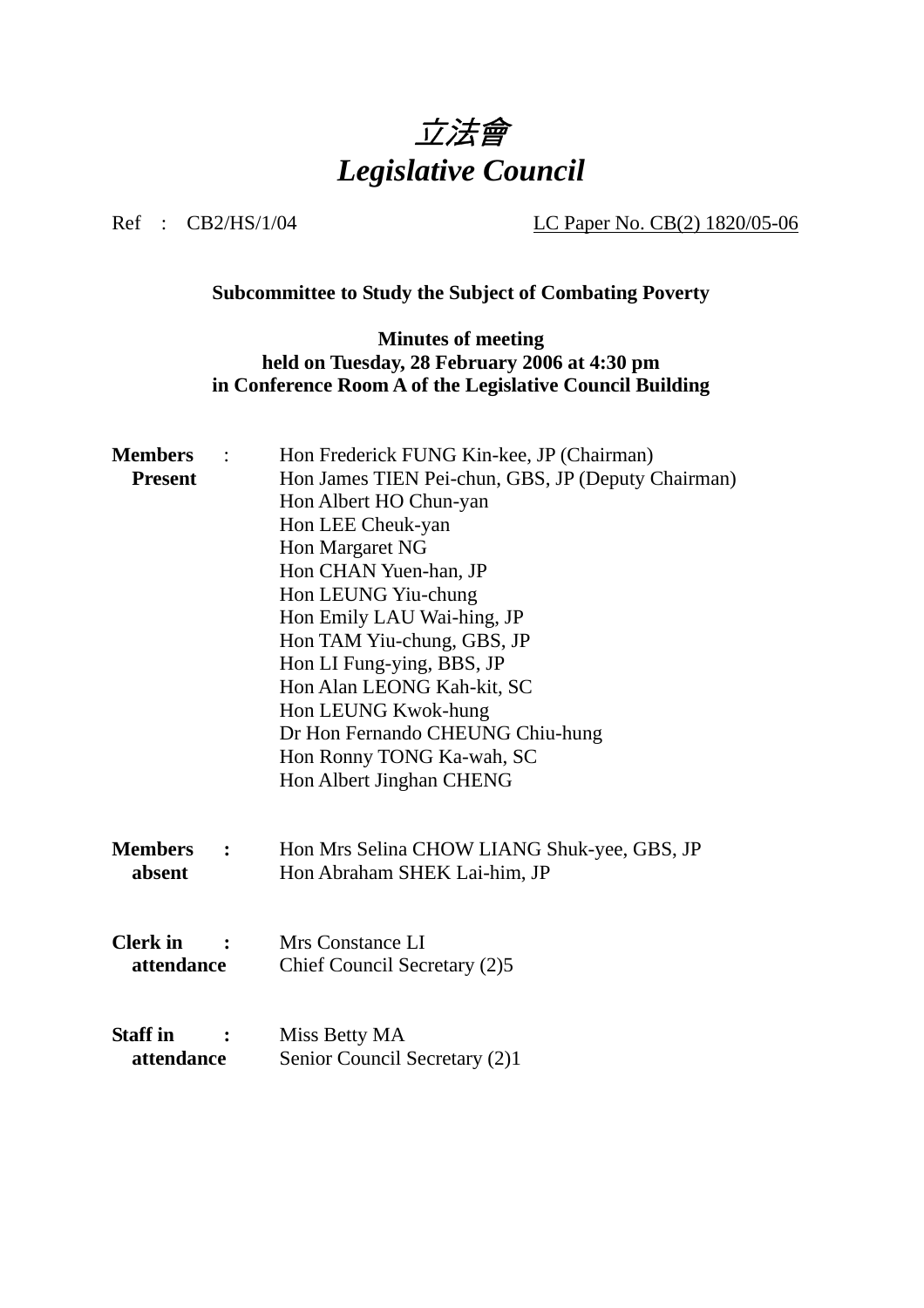## **I. Confirmation of minutes of meetings**

[LC Paper Nos. CB(2)1210/05-06 and CB(2)1211/05-06]

The minutes of meetings on 30 November and 13 December 2005 were confirmed.

## **II. Women in poverty**

[LC Paper No. CB(2) 1214/05-06] [LC Paper No. CB(2) 1215/05-06] [LC Paper No. FS 07/05-06]

2. The Chairman said that at the meeting on 12 July 2005, members agreed to accord priority to the study on "working poverty" and "women in poverty". The Subcommittee had presented its report on working poverty to the House Committee on 10 February 2006 and the motion on the report was passed at the Council meeting on 15 February 2006. The Chairman informed members that the Commission on Poverty (CoP) would discuss the subject on assistance to the working poor on 27 March 2006. The Administration would be invited to respond to the Subcommittee's recommendations in its report on working poverty after CoP had held its meeting.

3. The Chairman said that the Subcommittee would now proceed to its study on the subject of "women in poverty". The Chairman further said that the Legislative Council (LegCo) Secretariat had prepared a background brief, which summarized the discussions held by Members relating to the subject of women in poverty. As the Census and Statistics Department (C&SD) had just provided up-dated statistics for the study on women in poverty, he suggested that the Subcommittee would consider these statistics at a future meeting. The Chairman informed members that three submissions had been received on the subject of women in poverty. His submission had been issued to members, and the submissions from Dr Fernando CHEUNG and Hong Kong Federation of Women's Centre were tabled at the meeting.

(*Post-meeting note* : The submissions tabled at the meeting were issued to members vide LC Paper No. CB(2) 1274/05-06.)

4. The Chairman invited members' views on the causes of and measures to assist women in poverty, and whether additional information should be obtained from relevant bureaux and departments.

5. Ms LI Fung-ying said that she was very concerned about women who were in poverty. Ms LI suggested that discussion could base on the background brief prepared by the LegCo Secretariat, and members could provide further views for incorporation into a discussion paper.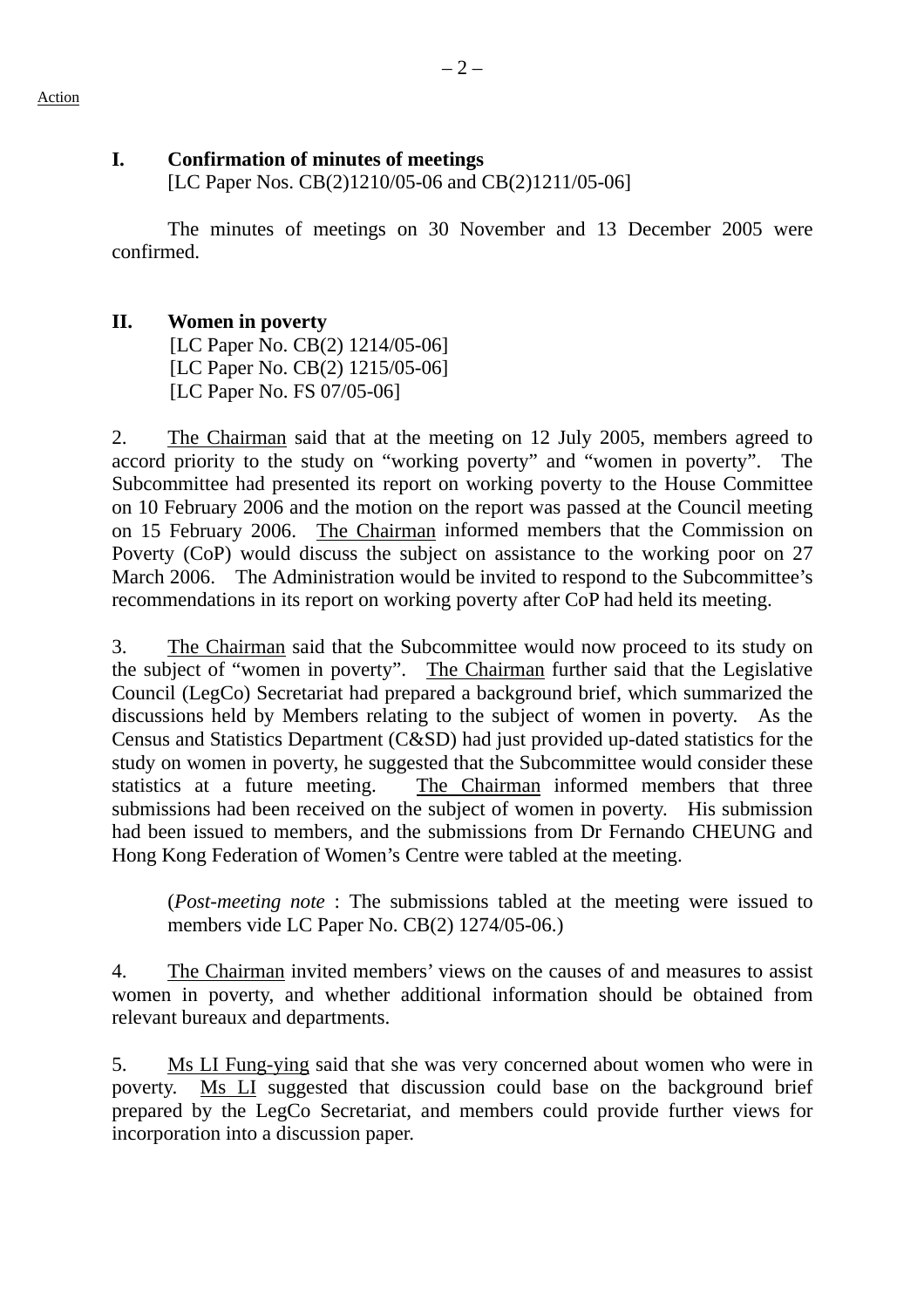6. The Chairman took members through the background brief. On the differences in pay and educational attainment between the two sexes, the Chairman referred members to paragraphs 5 and 8 in his submission (LC Paper No. CB(2) 1214/05-06). The Chairman said that the female working population who received only primary education had increased significantly in the past 10 years. On the other hand, the total number of women homemakers was 55 times more than that of men homemakers. He wondered whether the lower educational attainment and lack of working experience or skills were reasons for women to fall into poverty. The Chairman considered that to better understand the phenomenon, it would be useful to obtain further information on the trend in educational attainment of the two sexes, in particular those for the younger generation, new arrivals, single parents and married women.

LegCo Secretariat

> 7. Ms LI Fung-ying noted from the background brief that the loss of low-skilled jobs due to economic restructuring was considered one of the causes of women in poverty. She pointed out that there was a mismatch of labour force following economic re-structuring. Many experienced female workers who were previously engaged in low-skilled jobs had lost their jobs, and they did not possess the knowledge for taking up the high-skilled jobs. As regards women in needy households and single-parent households, Ms LI considered that these women would easily fall into poverty because they had spent most of their time caring for their families, and their earning power was comparatively low. There should be more support for those women who had to take care of their families and could not go out to work.

8. Ms Emily LAU said that according to the manpower projection some years ago, the Administration had pointed out that there was a serious mismatch of human resources in Hong Kong. There was a loss of low-skilled jobs due to the disappearance of traditional labour-intensive industries. On the other hand, the demand for better-educated and higher-skilled workers would remain strong in the coming years. However, the Administration did not seem to have formulated long-term retraining or continuing education programmes to upgrade the quality of the working population. The Administration had also not made sufficient efforts to upgrade the level of education and skills of those female employees engaged in low-paid and low-skilled jobs. Ms LAU requested the LegCo Secretariat to provide information on the Administration's manpower forecast.

LegCo Secretariat

> 9. Ms Margaret NG noted from paragraph 15 of the background brief that although the unemployment rate of women was lower than that of men, a relatively higher proportion of women was engaged in lower-income jobs and casual employment. Ms NG sought the views of Ms LI Fung-ying as to whether a minimum wage would lead to further loss of jobs for the low-skilled female workers, or it could prevent further lowering of wage levels.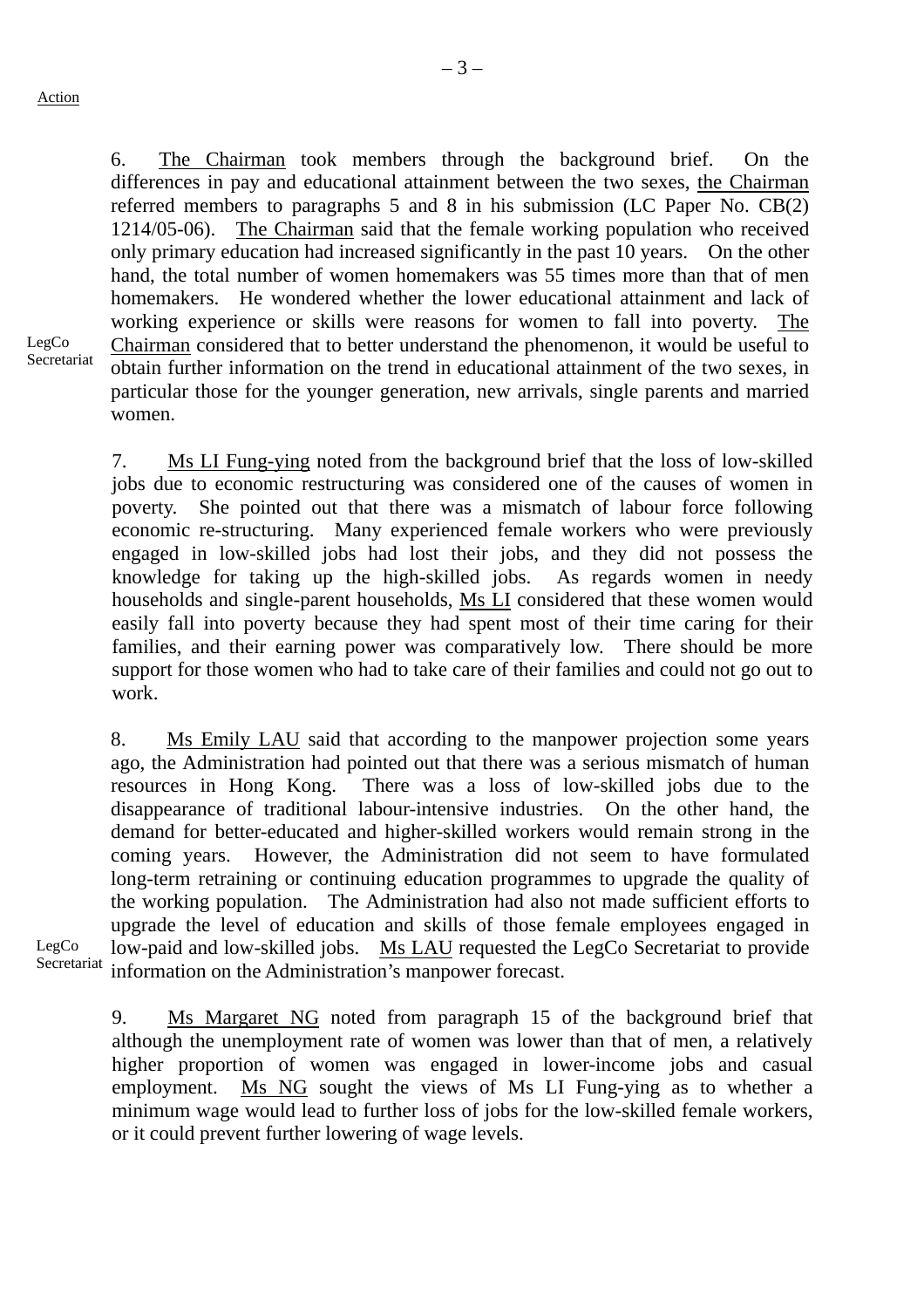10. Ms LI Fung-ying said that the labour sector had urged for the setting of a minimum wage. She considered that minimum wage would have a positive impact in ensuring a minimum level of income for low-paid workers. She commented that the society should progress and should not only rely on low wages to compete with other places. She pointed out that some female workers had a monthly income less than the Comprehensive Social Security Assistance (CSSA) payments.

11. The Chairman added that over 60% of female employees were engaged in part-time employment, and that was a reason for their having a lower income. Mr LEUNG Yiu-chung pointed out that many women engaged in part-time or casual employment because they had to look after their families. He hoped that the Social Welfare Department could strengthen child care support for working mothers.

12. Ms Emily LAU said that at the Administration's briefing for the 2006-07 Budget, Members were advised that workers earning less than \$5,000 a month (excluding part-time workers) had decreased from 6.5% of the total workforce in 1995 to 5.7% in 2005. However, the Administration had not provided information on the wage level for part-time employment. Ms LAU pointed out that the Chairman had stated in his submission that there were 1.2 million part-time workers in Hong Kong. According to C&SD's General Household Survey, the respective numbers of workers earning less than \$4,000 a month were 95,600 and 191,800 in 1994 and 2004 respectively. Ms LAU considered that the Administration had deliberately twisted the statistics relating to employment and earnings. Ms LAU requested that information should be obtained on the wage level for part-time employment to throw light on the situation of women in poverty.

LegCo Secretariat

> [*Post-meeting note* : The Administration's response was circulated to members vide LC Paper No. FC46/05-06 dated 7 March 2006.]

13. Referring to paragraph 25(c) of the background brief, Ms LI Fung-ying suggested that protecting women against discrimination in wage adjustments should be included in the future report. Ms LI pointed out that it was not uncommon that women received lower wages than men in performing the same type of jobs. She suggested the LegCo Secretariat to obtain more information in this respect to enable members to analyse the phenomenon.

LegCo Secretariat

> 14. Dr Fernando CHEUNG said that to provide assistance to single parents and new arrivals, the Administration had set up five Single Parent Centres since 2001. However, these Centres were closed two years ago, and the Integrated Family Service Centres would provide services to all types of families in need, including single parents and new arrivals. Dr CHEUNG considered that to study measures to assist women in poverty, the Subcommittee should examine the reasons for closing the centres for single parents and new arrivals, and whether the Integrated Family Service Centres could meet the specific needs of single parents and new arrivals.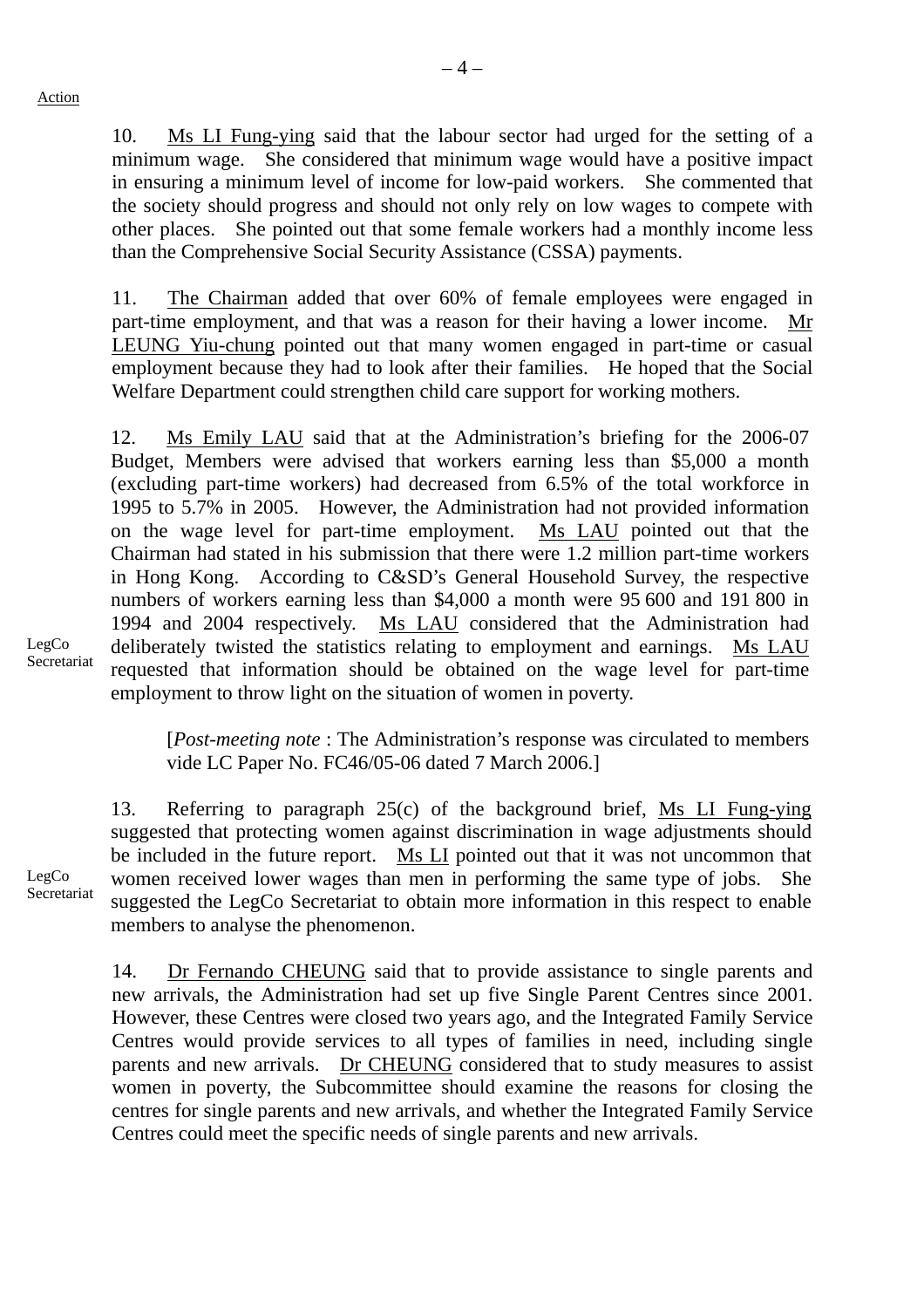$-5-$ 

15. Ms Margaret NG said that many female One-way Permit Holders arriving after 1997 had a reasonable standard of education and they had working experience prior to their arrival in Hong Kong. However, some of these female new arrivals could not take up employment in Hong Kong because they were divorced and had to look after their families. These women therefore faced more hardship because they had to adapt to the new environment in Hong Kong in addition to facing the family problems. Ms NG considered it worthwhile for the Subcommittee to look into the situation of female new arrivals from the Mainland. She said that some organisations such as the Society for Community Organisation and the University of Hong Kong had conducted studies/seminars on the subject, and the Subcommittee could make reference to these study findings.

16. Ms Margaret NG commented that adequate child care services were essential to enable women to engage in employment and be self-reliant, and such services should not be made available only to a small group of women. Ms NG pointed out that the issue of strengthening child care support for working mothers had been discussed for over 20 years, and the Subcommittee should study what problems the Administration had encountered in improving the service.

LegCo Secretariat 17. The Chairman requested the LegCo Secretariat to obtain information on the reasons for closing the centres for single parents and new arrivals, the Administration's plan for providing services for these groups of people, and the relevant studies on female new arrivals.

> 18. Mr LEUNG Yiu-chung said that women faced greater financial problems at old age than men. For those women who were homemakers, they had to depend on their husbands or family members financially. As a result, they did not have much savings for their retirement, and they were not covered by any retirement protection scheme. Mr LEUNG considered the problem would aggravate with the ageing of the population.

> 19. Dr Fernando CHEUNG advised that the Panel on Welfare Services would discuss the needs of elderly at its April meeting. Dr CHEUNG considered that the subject of women in poverty was of direct relevance to the work of the Women's Commission. To his understanding, the Women's Commission had worked on gender mainstreaming as an initiative to empower women and to enable them to escape from poverty. Dr CHEUNG suggested that Women's Commission should be invited to a meeting of the Subcommittee to explain its work relating to women in poverty. He also suggested that deputations be invited to give views on women in poverty.

> 20. The Chairman said that as some organizations had previously provided views on the subject of women in poverty, the Subcommittee could invite deputations to attend the Subcommittee's meeting at a later stage when members had formulated some initial views on women in poverty.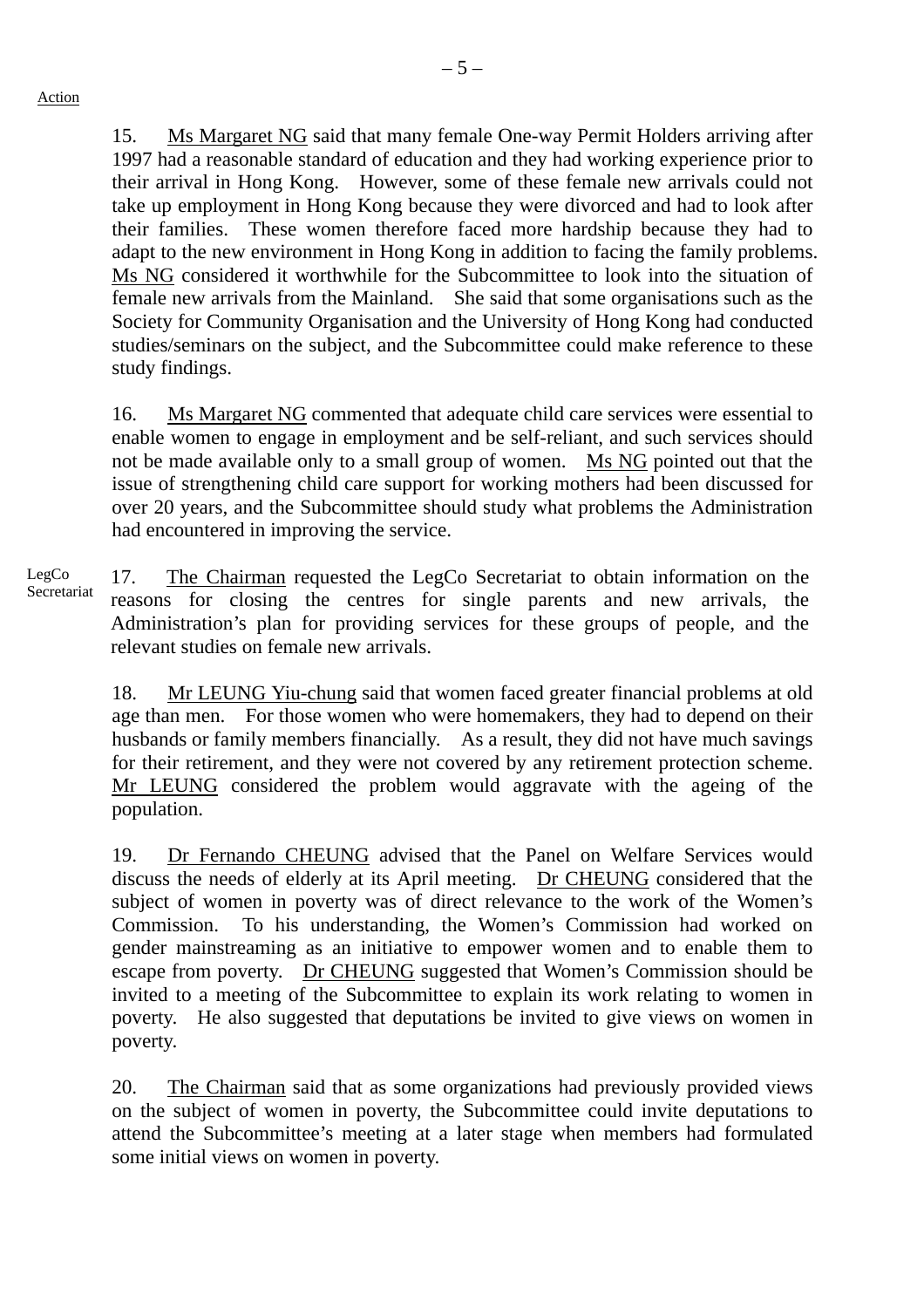21. Ms Emily LAU supported Dr Fernando CHEUNG's suggestion. Ms Emily LAU said that the Women's Commission had put in place measures for promoting gender mainstreaming, and a gender mainstreaming checklist had been developed as an analytical tool to help government officials to implement gender mainstreaming. However, the general public did not seem to understand the concept of gender mainstreaming which was rather academic. She herself also had reservations about the effectiveness of the checklist. Ms LAU requested the LegCo Secretariat to obtain information on the progress made in the implementation of the gender mainstreaming checklist and its effectiveness in assisting women in poverty. The Administration should also be requested to advise the Subcommittee of the plan in rolling out the checklist to more policy areas/programmes. Ms LAU suggested that the analysis under paragraph 20 of the background brief should be placed under a sub-heading of "Gender prejudice and stereotyping".

22. In response to Ms Emily LAU and Mr Ronny TONG, Dr Fernando CHEUNG said that the gender mainstreaming checklist was advocated by some women associations aiming to incorporate the needs, concerns and experiences of both men and women in the formulation of laws and policies. This was to ensure that any policy or law should not have an adverse impact on the interests or rights of women. However, the checklist had not been very effective in achieving its objective, as it had not been applied to all policy areas/programmes yet.

23. Mr Ronny TONG considered that the recommendations made by the Women's Commission were too conceptual and theoretical. Mr TONG said that it was not necessary for the Subcommittee to follow the approach adopted by the Women's Commission. Instead, the Subcommittee should focus on public recognition of the unremunerated work of women as homemakers.

24. Referring to paragraph 45 of the background brief, Ms Margaret NG said that the seven-year residence requirement for new arrivals to receive CSSA and public housing benefits was unreasonable, because new arrivals were mostly in need of such benefits.

25. Regarding the difficulties for divorced women to receive maintenance payment, Ms NG said that maintenance payees had to resort to legal proceedings for recovering arrears of maintenance. Although a maintenance payee was eligible for the arrear interests and a surcharge at a rate to be decided by the court, the proceedings were costly and time consuming. More importantly, the mechanism was not very effective in recovering the maintenance payments in arrear. Ms NG informed members that the Bills Committee on Interest on Arrears of Maintenance Bill 2001 had previously studied the issue of setting up an intermediary body for the collection and enforcement of maintenance payments. However, as the establishment of an intermediary body was outside the ambit of the Bills Committee, the Bills Committee had not pursued the matter. Ms NG considered that to assist divorced women from falling into financial difficulty because of default payment of maintenance, the Subcommittee might consider revisiting the proposal of setting up of

LegCo Secretariat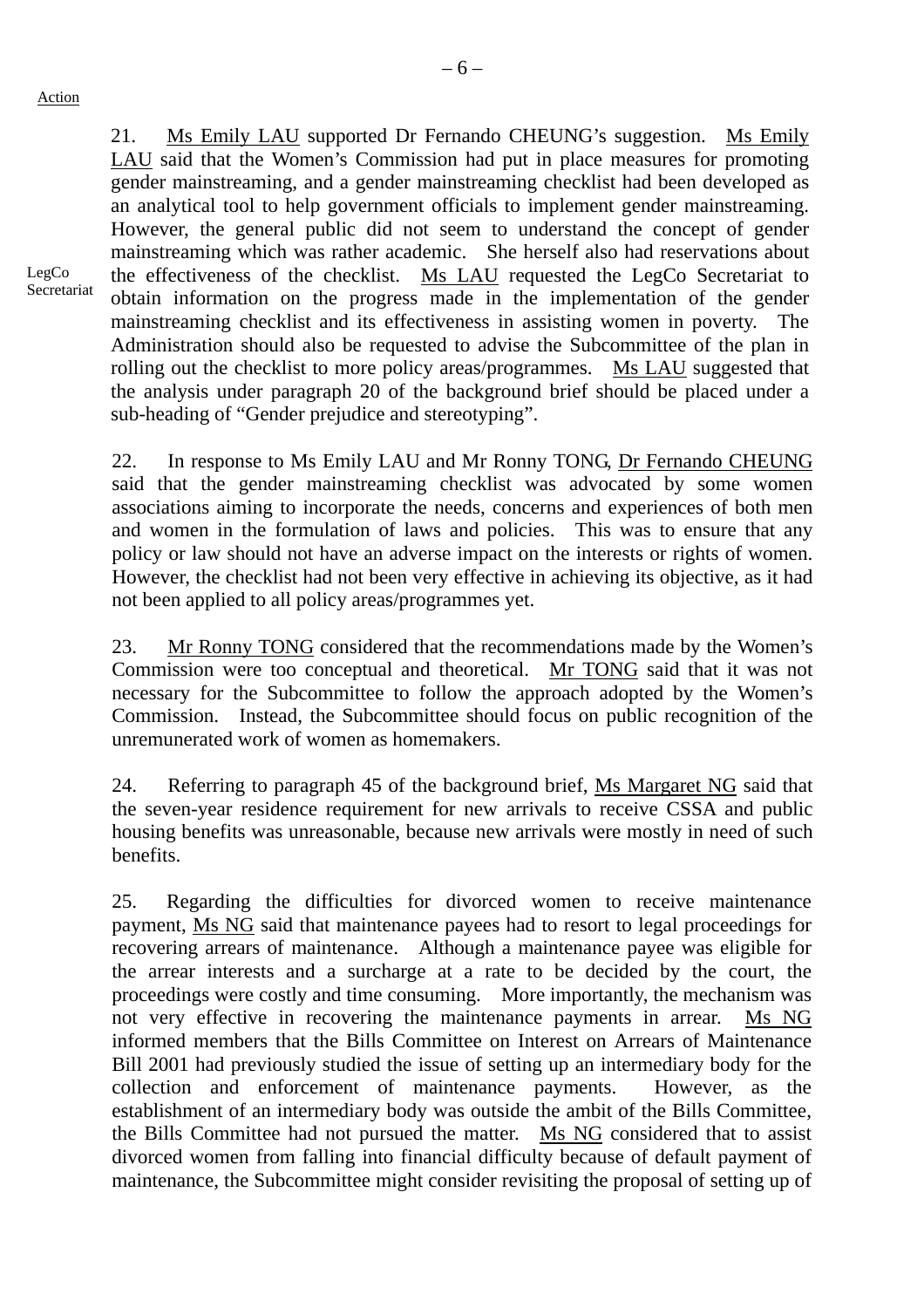Action

LegCo LegCo an intermediary body for the collection and enforcement of maintenance payments.<br>Secretariate SU She requested the LegCo Secretariat to provide information on the past discussions on the subject.

> 26. Miss CHAN Yuen-han said that married women who were home-makers and single mothers were more vulnerable to fall into poverty. She further said that some low-income women had a monthly income of less than \$4,000, and they were not covered by the Mandatory Provident Funds Scheme. As for single mothers, Miss CHAN agreed with Ms Margaret NG that these women would fall into financial difficulty because of default payment of maintenance. She expressed support for the proposal of setting up of an intermediary body for the collection and enforcement of maintenance payments.

> 27. Miss CHAN Yuen-han further said that in the fourth quarter of 2005, the median monthly employment earning of men was \$10,000 whereas that for women was \$9,000. She suggested that the Subcommittee should study the pay difference between the two sexes for the same type of job. She further suggested that the Administration should be invited to give an account of the progress made in reducing discrimination against women since the enactment of the Sex Discrimination Ordinance (SDO) and Family Status Discrimination Ordinance (FSDO). Miss CHAN added that to alleviate the problem of women in poverty at root, the Administration should implement the principle of "equal pay for work of equal value" (EPEV).

> 28. Ms Emily LAU expressed support for Miss CHAN Yuen-han's suggestions. Ms LAU said that the Subcommittee should also take the opportunity to review whether improvements could be made to these anti-discrimination laws. She suggested to request the assistance of the Legal Service Division of the LegCo Secretariat in identifying improvements to specific provisions in SDO and FSDO for the purpose of further reducing discrimination against women and assisting women to escape from poverty.

> 29. Mr Alan LEONG suggested that the Co-operative Society Ordinance should also be reviewed in order to facilitate the establishment of co-operative societies by women in the local community.

30. Ms Emily LAU noted from paragraph 33 of the background brief that the Equal Opportunities Commission (EOC) had examined the findings and recommendations submitted by consultants on the first phase of the EPEV study, and EOC would announce the results at a later stage. Ms LAU suggested that the Subcommittee should enquire when the study report would be available. Ms LAU further suggested that information should be obtained from the Administration on the participation role of women in the decision-making structure, particularly participation of women from grassroots.

LegCo Secretariat

LegCo Secretariat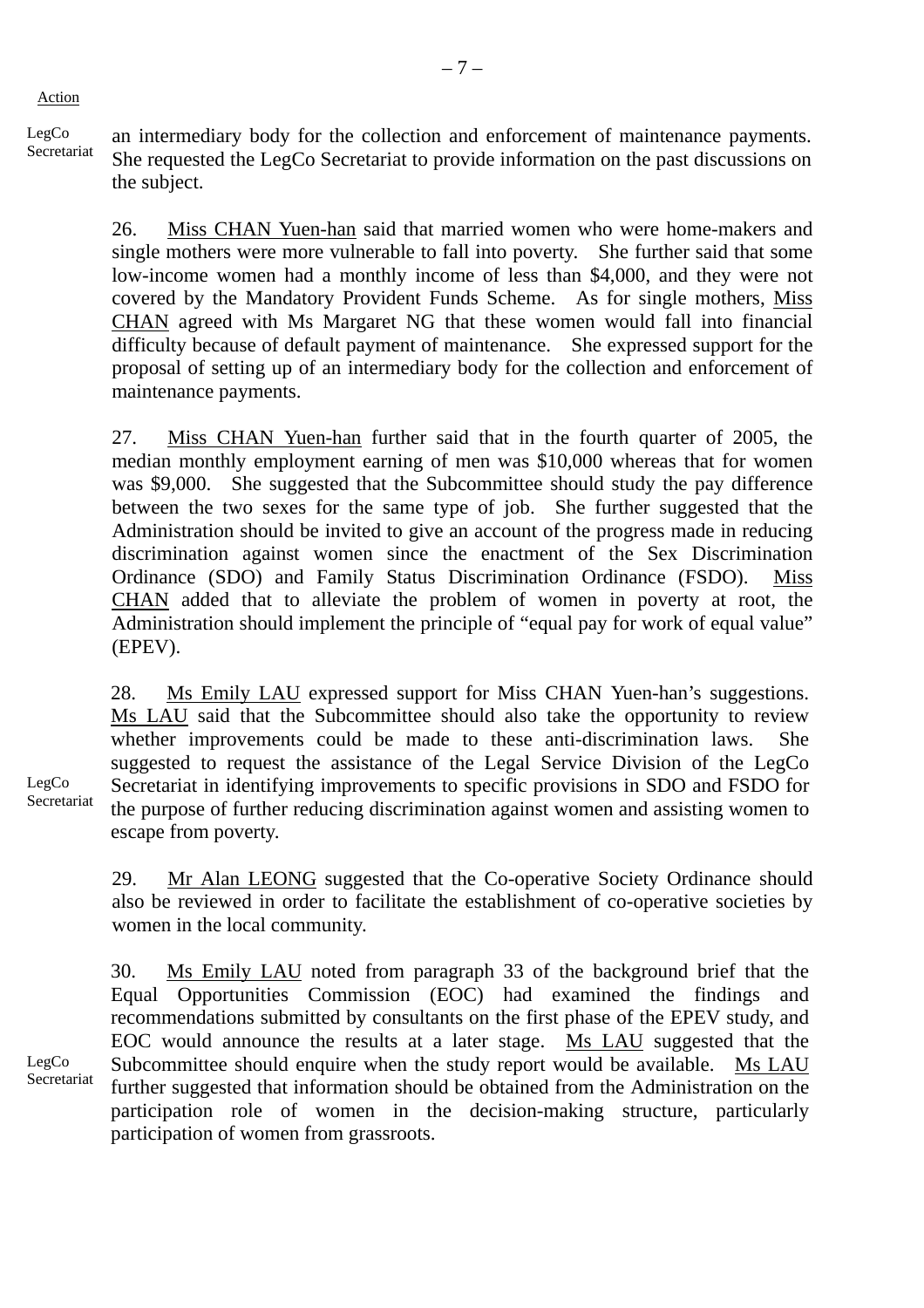– 8 –

31. Ms Emily LAU said that the Subcommittee should also raise the issue of labour protection for those who were not employed under a continuous contract as many low-income women were engaged in part-time work. Ms LAU further said that the Subcommittee on Review of CSSA Scheme had discussed in length the Administration's proposal to require single parents on CSSA with the youngest child of age below 12 to participate in the Active Employment Assistance Programme under the Support for Self-reliance Scheme. She suggested that the Subcommittee might wish to point out that it was unreasonable to ask single parents with young children to take up employment, when there was inadequate child care support to these families.

LegCo Secretariat 32. Mr Albert HO requested the LegCo Secretariat to obtain information on the progress made in the implementation of the Convention on the Elimination of All Forms of Discrimination Against Women in Hong Kong since the last report made by the Government of the Hong Kong Special Administration Region.

LegCo Secretariat 33. The Chairman requested the LegCo Secretariat to obtain further information as requested by members. The Chairman said that the Subcommittee would invite representatives of NGOs, Women's Commission, EOC and relevant bureaux/departments to discuss the subject of women in poverty at the next meeting. Members agreed.

Follow-up on the Subcommittee's report on working poverty

34. Dr Fernando CHEUNG said that the Subcommittee had completed its report on working poverty. He asked how the Subcommittee should follow up the recommendations made in its report with the Administration.

35. The Chairman invited members' views whether the Administration should be invited to respond to the Subcommittee's report after CoP's meeting on 27 March 2006, as CoP would discuss assistance to the working poor at that meeting.

36. Mr Ronny TONG considered that the Subcommittee should urge the Administration to take immediate concrete actions to assist the working poor, and there was no need to wait for the discussion of CoP on the subject matter.

37. Miss CHAN Yuen-han said that she preferred an early meeting with the Administration to discuss concrete measures to assist the working poor, as the Budget gave no detail in this respect.

38. Ms Emily LAU agreed that the Administration should be invited to discuss with the Subcommittee concrete measures to assist the working poor. Ms LAU pointed out that paragraphs 63 and 64 of the 2006-07 Budget stated that starting from 2006-07, a recurrent funding of about \$100 million would be allocated to help disadvantaged groups, and additional funding of about \$230 million would be provided in the next five years to help the unemployed. However, the Budget had not mentioned whether there would be provisions for assisting the working poor. Ms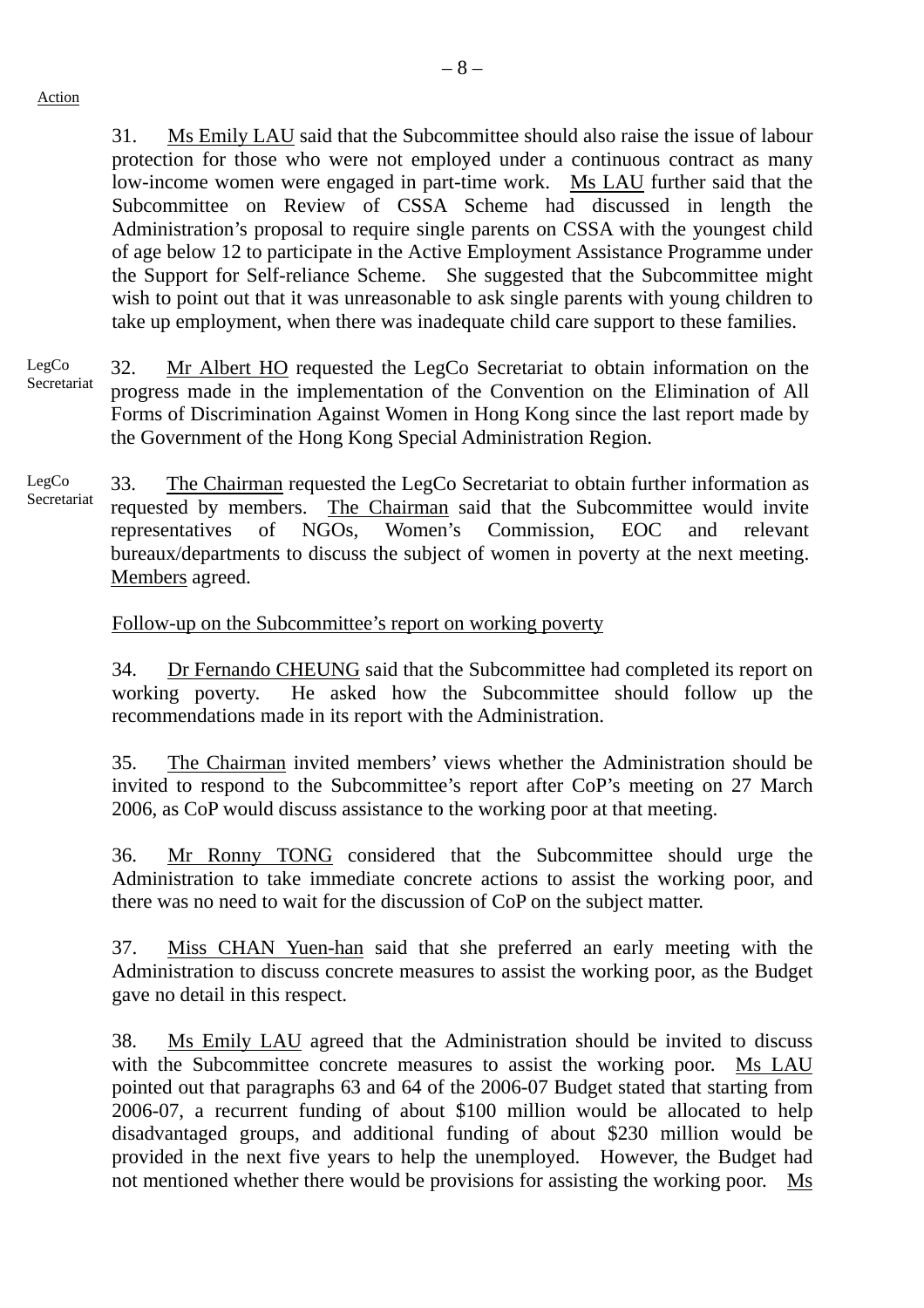starting from next year.

LAU said that the Subcommittee should urge the Administration to allocate new money for providing assistance to the working poor in the 2006-07 Budget.

Otherwise, the Administration would only provide assistance to the working poor

39. Miss CHAN Yuen-han said that according to paragraph 65 of the 2006-07 Budget, the Government would assist further in the development of social enterprise. The Administration should be invited to elaborate on its plans in this area.

40. The Chairman advised that members could seek clarifications about the resources allocated for specific policy areas/programmes at the special meetings of the Finance Committee (FC) to examine the Estimates of Expenditure 2006-07. At the request of Ms Emily LAU, the Chairman requested the Clerk to the Subcommittee to issue a circular to inform members of the specific sessions of the special FC meetings during which questions relating to poverty could be raised.

41. Mr Ronny TONG pointed out that the Budget proposed to provide short-term travel support for residents living in Tin Shui Wai, Tung Chung and North District in the 2006-07 Budget. He considered the proposal ridiculous as it was limited to those who had completed full-time courses with the Employees Retraining Board. Mr TONG suggested that the Subcommittee should focus its discussion with the Administration the issue of transport subsidy to the working poor living in remote areas. He commented that the Administration should be able to give favourable consideration to this recommendation as there would be surplus in the Budget.

42. The Chairman suggested that the Financial Secretary (FS) should be invited to discuss with the Subcommittee whether there would be resources for assisting the working poor and for implementing the recommendations in the Subcommittee's report on working poverty. The Chairman proposed that the meeting with the Administration should be held before the Budget debate. Members agreed.

43. Ms Emily LAU added that to facilitate discussion with the Administration, the Subcommittee should consider providing concrete proposals, such as working out an estimate of costs for implementing the Subcommittee's recommendation(s). Ronny TONG agreed with Ms LAU. Mr TONG said that at his earlier meeting with FS, FS had asked about the resources required for providing transport subsidies to the working poor. Mr TONG considered that an estimate of costs could be provided based on the number of working poor living in remote areas and the transportation costs for travelling to work in other districts. He further said that the Government could negotiate with the public transport operators to provide transport subsidies to the working poor.

44. The Chairman advised that in the Subcommittee's report on working poverty, working-poor households referred to those households with at least one member working and with a monthly household income below 50% of the median income of households of the same size. As a working-poor household might consist of more than

Clerk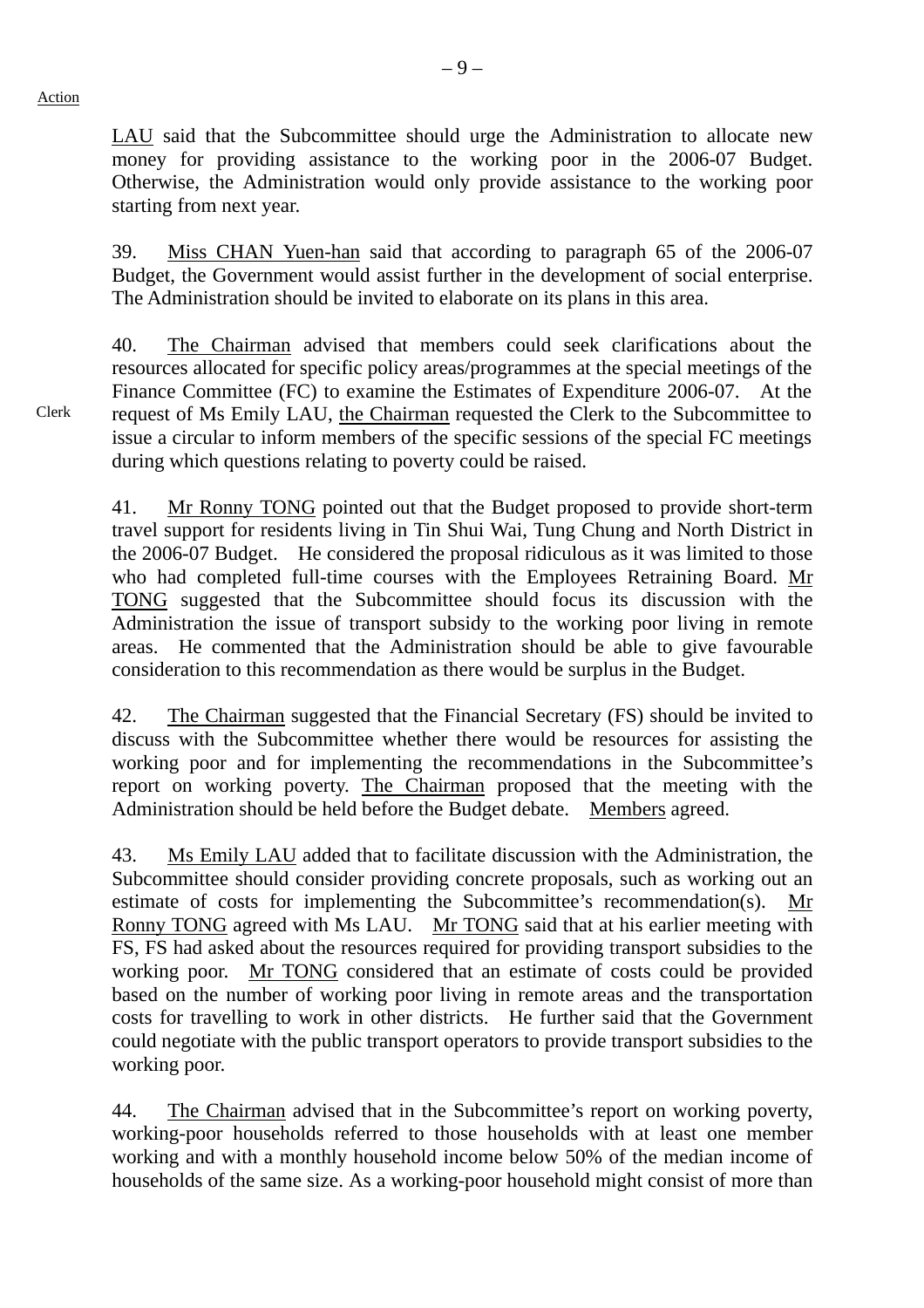one employed member, the LegCo Secretariat would be requested to obtain further information from C&SD on the number of employed persons in these working-poor households by districts. An estimate of costs for providing transport subsidies to the working poor living in remote areas in the northern and western parts of the New Territories would then be calculated.

45. Mr LEUNG Kwok-hung said that instead of providing an estimate of costs for providing subsidies to the working poor, the Administration should be urged to set up a fund to help people living in poverty. Mr Albert HO agreed that the setting up of a fund to help people living in poverty would demonstrate the Administration's commitment to address the problem of poverty.

46. Ms Emily LAU said that while she agreed to discuss with FS the allocation of additional resources for providing transport subsidies to the working poor, the Subcommittee should also urge the Administration to implement other recommendations made in the Subcommittee's report to help the working-poor households, for example, financial support to these households and the children living in these households. She requested the LegCo Secretariat to provide further information on the shortfall of income of a working-poor household in meeting their needs. Mr LEE Cheuk-yan said that the introduction of tax credits to low-income families would enable the working poor to have an acceptable standard of living.

47. The Chairman suggested that the Subcommittee could also discuss with FS the provision of financial assistance to the working poor to enable them to have an acceptable standard of living, i.e. the second safety net concept.

48. In concluding the discussion, the Chairman said that the Subcommittee would meet with the Administration before the Budget debate to discuss resources for assisting the working poor, in particular the following –

- (a) providing transport subsidy to the working poor living in remote areas in the northern and western parts of the New Territories for travelling to work in other districts;
- (b) providing financial assistance to the working poor to enable them to have an acceptable standard of living; and
- (c) setting up a fund to help people living in poverty.
- LegCo Secretariat The Chairman requested the LegCo Secretariat to provide more information on the shortfall of income of a working-poor household and an estimate of costs for providing transport subsidies to the working poor living in remote areas in the northern and western parts of the New Territories.